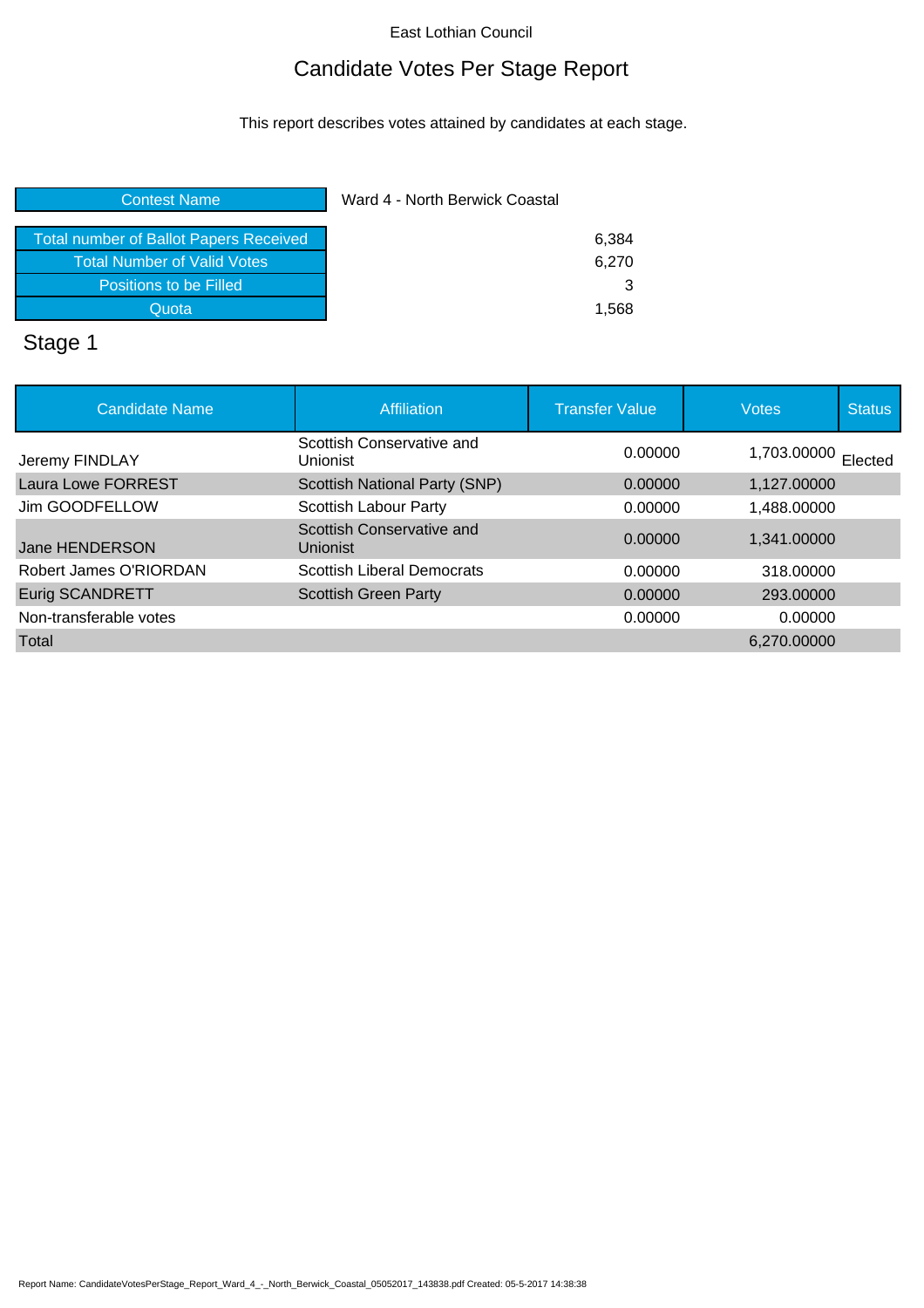# Candidate Votes Per Stage Report

This report describes votes attained by candidates at each stage.

# Stage 2

# Surplus of Jeremy FINDLAY

| <b>Candidate Name</b>     | <b>Affiliation</b>                    | <b>Transfer Value</b> | <b>Votes</b> | <b>Status</b> |
|---------------------------|---------------------------------------|-----------------------|--------------|---------------|
| Jeremy FINDLAY            | Scottish Conservative and<br>Unionist | $-135.00000$          | 1,568.00000  |               |
| <b>Laura Lowe FORREST</b> | Scottish National Party (SNP)         | 1.90248               | 1,128.90248  |               |
| Jim GOODFELLOW            | Scottish Labour Party                 | 9.51240               | 1,497.51240  |               |
| Jane HENDERSON            | Scottish Conservative and<br>Unionist | 112.72194             | 1,453.72194  |               |
| Robert James O'RIORDAN    | <b>Scottish Liberal Democrats</b>     | 4.67693               | 322.67693    |               |
| <b>Eurig SCANDRETT</b>    | <b>Scottish Green Party</b>           | 0.79270               | 293.79270    |               |
| Non-transferable votes    |                                       | 5.39355               | 5.39355      |               |
| Total                     |                                       |                       | 6,270.00000  |               |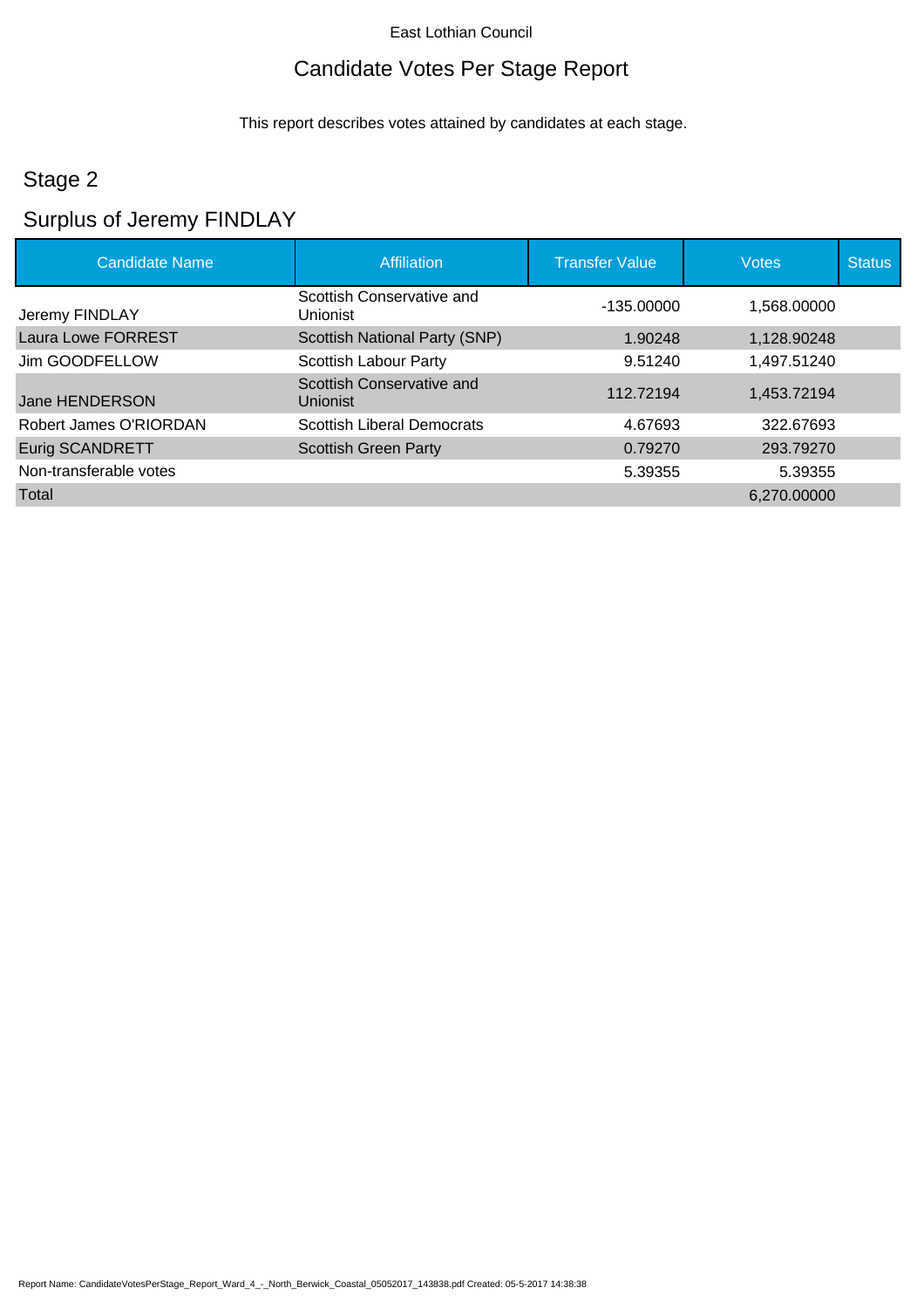# Candidate Votes Per Stage Report

This report describes votes attained by candidates at each stage.

# Stage 3

# Exclusion of Eurig SCANDRETT

| <b>Candidate Name</b>  | Affiliation                           | <b>Transfer Value</b> | <b>Votes</b>        | <b>Status</b> |
|------------------------|---------------------------------------|-----------------------|---------------------|---------------|
| Jeremy FINDLAY         | Scottish Conservative and<br>Unionist | 0.00000               | 1.568.00000         |               |
| Laura Lowe FORREST     | Scottish National Party (SNP)         | 104.00000             | 1,232.90248         |               |
| Jim GOODFELLOW         | Scottish Labour Party                 | 75.15854              | 1,572.67094 Elected |               |
| Jane HENDERSON         | Scottish Conservative and<br>Unionist | 20.39635              | 1,474.11829         |               |
| Robert James O'RIORDAN | <b>Scottish Liberal Democrats</b>     | 65.15854              | 387.83547           |               |
| <b>Eurig SCANDRETT</b> | <b>Scottish Green Party</b>           | -293.79270            | 0.00000             |               |
| Non-transferable votes |                                       | 29.07927              | 34.47282            |               |
| Total                  |                                       |                       | 6.270.00000         |               |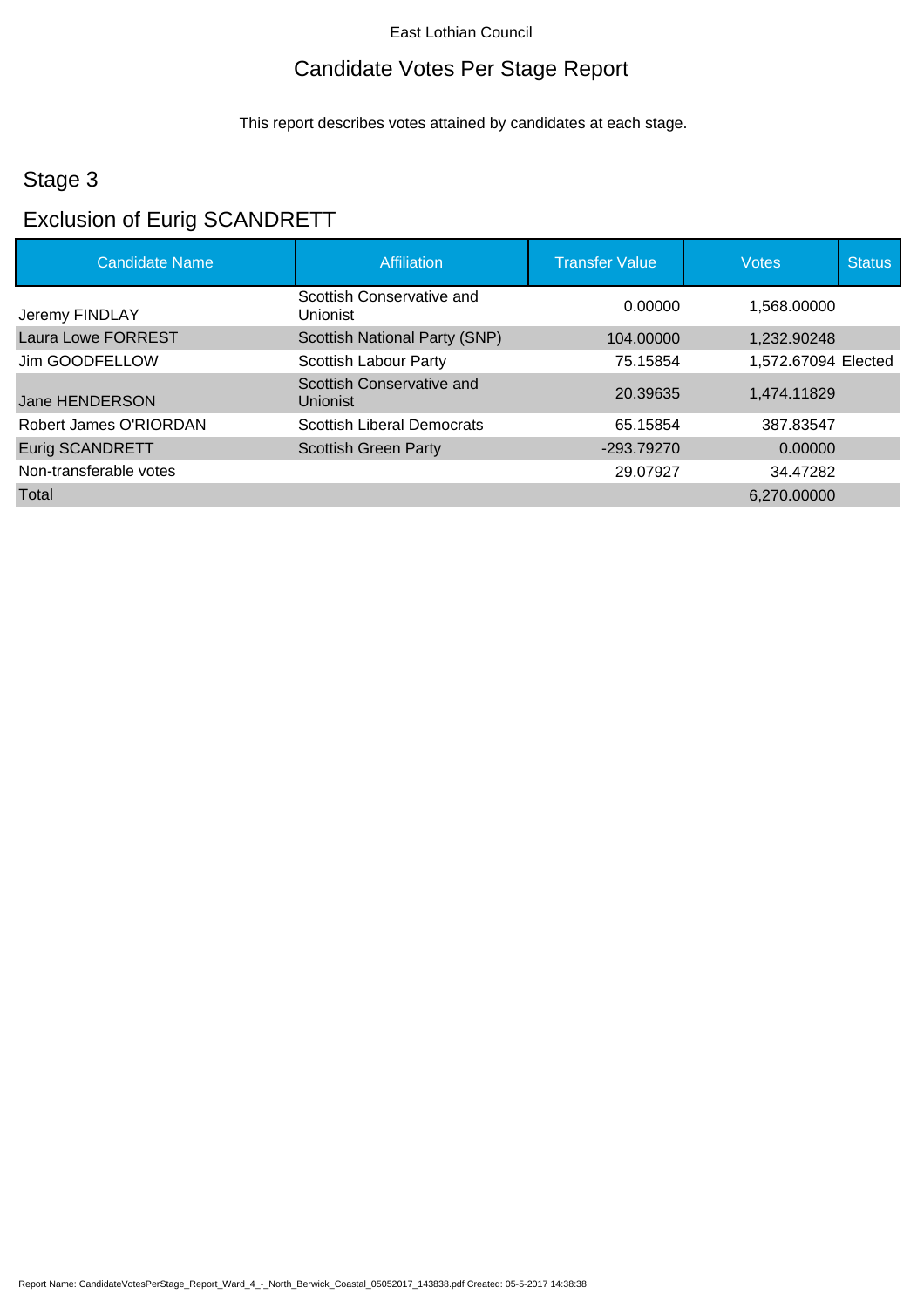# Candidate Votes Per Stage Report

This report describes votes attained by candidates at each stage.

# Stage 4

# Surplus of Jim GOODFELLOW

| <b>Candidate Name</b>  | Affiliation                                  | <b>Transfer Value</b> | <b>Votes</b> | <b>Status</b> |
|------------------------|----------------------------------------------|-----------------------|--------------|---------------|
| Jeremy FINDLAY         | Scottish Conservative and<br><b>Unionist</b> | 0.00000               | 1.568.00000  |               |
| Laura Lowe FORREST     | Scottish National Party (SNP)                | 0.86977               | 1,233.77225  |               |
| Jim GOODFELLOW         | Scottish Labour Party                        | -4.67094              | 1.568.00000  |               |
| Jane HENDERSON         | Scottish Conservative and<br>Unionist        | 1.04577               | 1,475.16406  |               |
| Robert James O'RIORDAN | <b>Scottish Liberal Democrats</b>            | 1.64038               | 389.47585    |               |
| <b>Eurig SCANDRETT</b> | <b>Scottish Green Party</b>                  | 0.00000               | 0.00000      |               |
| Non-transferable votes |                                              | 1.11502               | 35.58784     |               |
| Total                  |                                              |                       | 6.270.00000  |               |